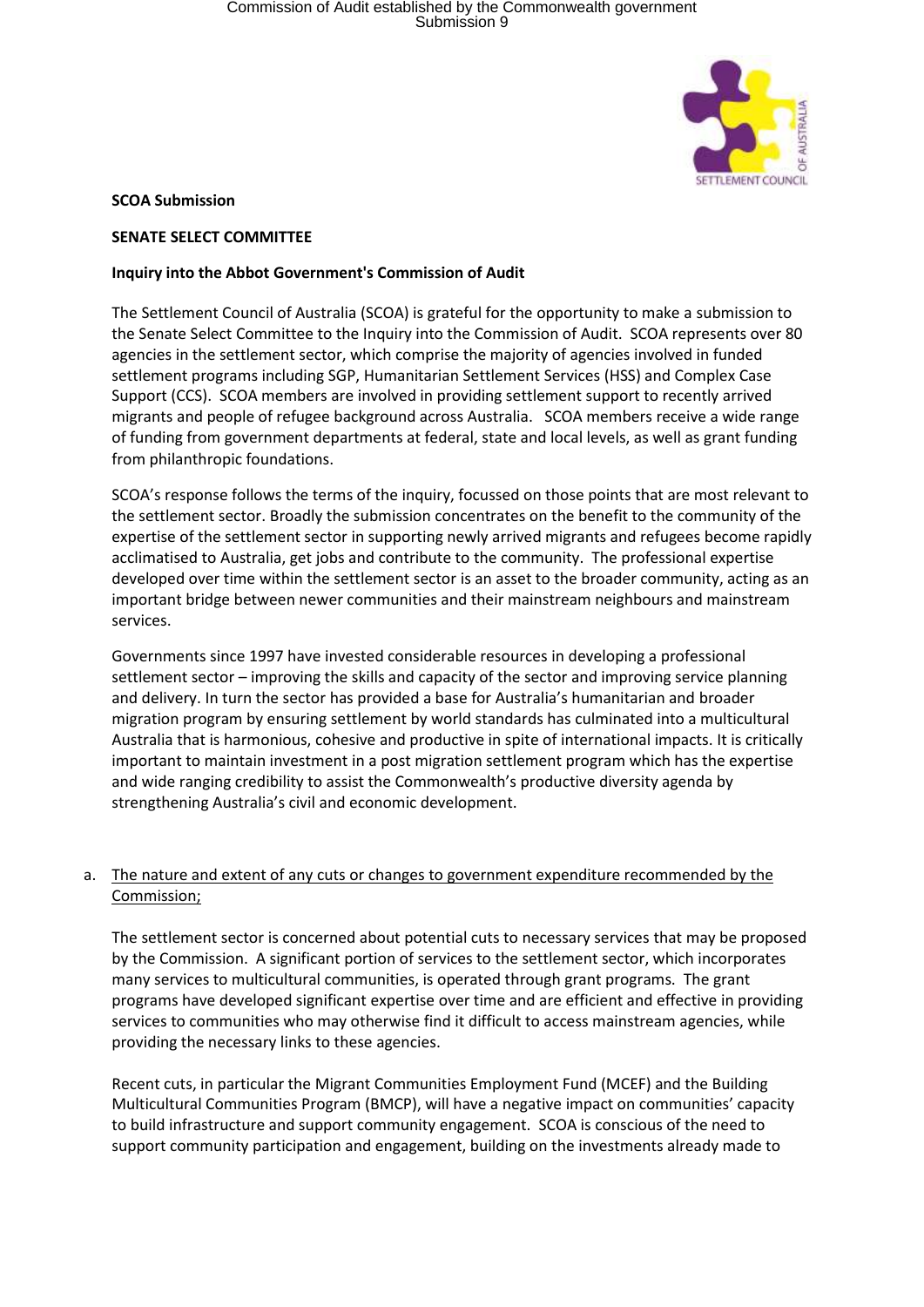ensure services and support continue to be effectively provided for newly arrived migrants and people of refugee background.

It is important that investment in capacity and service delivery existent in the settlement sector is not undermined by cuts to core settlement areas. The settlement sector comprises a range of specialist providers, both large a small agencies, spread across metropolitan and regional Australia. Specialist providers can support meaningful effective early intervention, which results in cost effective support at an early stage. This prevents the development of critical (and thus more expensive) problems developing over time, a particular danger in bigger mainstream systems that are not effective at providing culturally appropriate services.

## b. The effect of any proposed cuts or changes on the provision of services, programs or benefits by the Government;

The settlement sector focusses particularly on supporting recently arrived migrants including those of and humanitarian background. In recent years there have been shifts in the size and composition of the humanitarian program, in response to international conditions and decisions within Australia. The agencies providing settlement support to humanitarian entrants have scaled up from providing services to approximately 13,000 entrants to 20,000 entrants across Australia, and are now scaling down as the program has been reduced to previous levels. This demonstrated capacity for scalability is important to keep intact for the future given the nature of services needed in this area.

Given the fiscal pressures on the budget it is worth mentioning an area of significant spending which could be re-structured to provide substantial savings. The recent closure of on-shore facilities has saved the Government an estimated \$88.8m. Detention is an expensive way to provide for asylum seekers, both in the short term (in the direct costs of operating and maintaining detention centres), and in the long run (in indirect costs from related psycho-social impacts of detention on former detainees health and capacity to work). Provision of limited settlement support to asylum seekers, including employment assistance, would be considerably more cost efficient.

## c. The effect of any proposed cuts or changes on the ability of the public service to provide advice to government

The Commission may recommend further changes to government departments, in addition to the significant changes already being implemented through the machinery of government following the governmental department re-structures implemented in September. In the area of settlement it will be particularly important that the Department of Social Services (DSS) is kept closely informed by the Department of Immigration and Border Protection (DIBP) of the size, composition and future trends within the various components of the migration program. Historically settlement services have been incorporated within the Department of Immigration, with direct lines of communication between the different functions of the Department. As the settlement support is moved to DSS it will be important to ensure that both departments (DSS and DIBP) retain strong organisational connections (and the associated staff capacity).

A draft "Settlement Framework" has been under development by the government that, if adopted and implemented would assist in inter and intra government communication and coordination on settlement issues.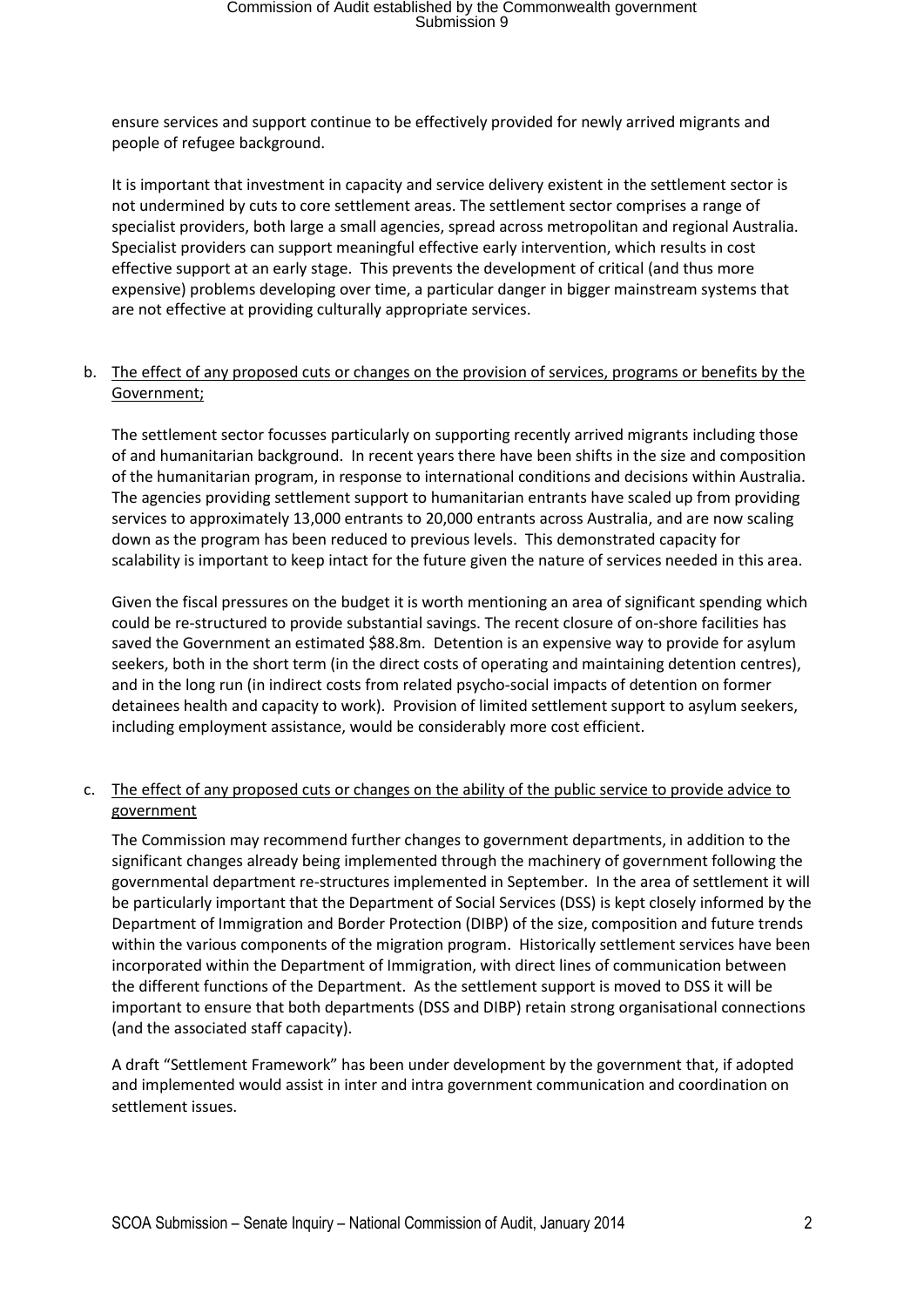d. The effect of any proposed changes to the current split of roles and responsibilities between the Commonwealth Government and state and territory governments on the current levels of government expenditure, taxation and service delivery;

As mentioned above, the "Settlement Framework" would be an ideal tool to assist coordinating the split of roles within the settlement sector across all levels of government, federal, state and local. SCOA has seen growing interest at the local government level in supporting settlement and it is important that this is fostered and strengthened through a coordinated approach across all levels of government. Strengthen settlement dividends, settlement can be seen as an investment, with positive community and business outcomes, particularly in regional areas.

e. The potential impact of any proposed revenue measures on the Budget and on taxpayers, including access to services like health and education;

No comment on this point.

f. The potential impact of any proposed cuts or changes to government expenditure or service provision on employment and the economy;

Employment is a key focus area for the settlement sector, as it has such a critical impact on successful settlement, and is a priority for migrants and people of refugee background. SCOA has provided regular feedback to the Department of Employment on the need for targeted specialist support for migrants and people of refugee background. Cultural competency is important in providing employment support, which is an area of strength for settlement agencies.

The settlement sector itself is also a significant employer, particularly for bi-cultural workers, creating successful employment pathways for people who may otherwise have difficulties in gaining the important first steps in employment. Many settlement agencies have significant volunteer and mentoring programs supporting entry into meaningful employment.

g. The consistency of the Commission's recommendations with the Government's commitments on spending on health, medical research, education, and defence spending;

No comment on this point.

h. The potential impact of any proposed cuts or changes on the structural budget balance over the forward estimates and the next 10 years;

The settlement sector comprises a range of specialist providers, both large and small agencies, spread across metropolitan and regional Australia. Specialist providers can support meaningful effective early intervention, which results in cost effective support at an early stage. This prevents the development of critical (and thus more expensive) problems developing over time, a particular danger in bigger, mainstream, systems that are not effective at providing culturally appropriate services.

The government has invested considerable resources in developing the skills and capacity of the settlement sector and it will be important to retain this in the implementation of any recommendations of the Commission.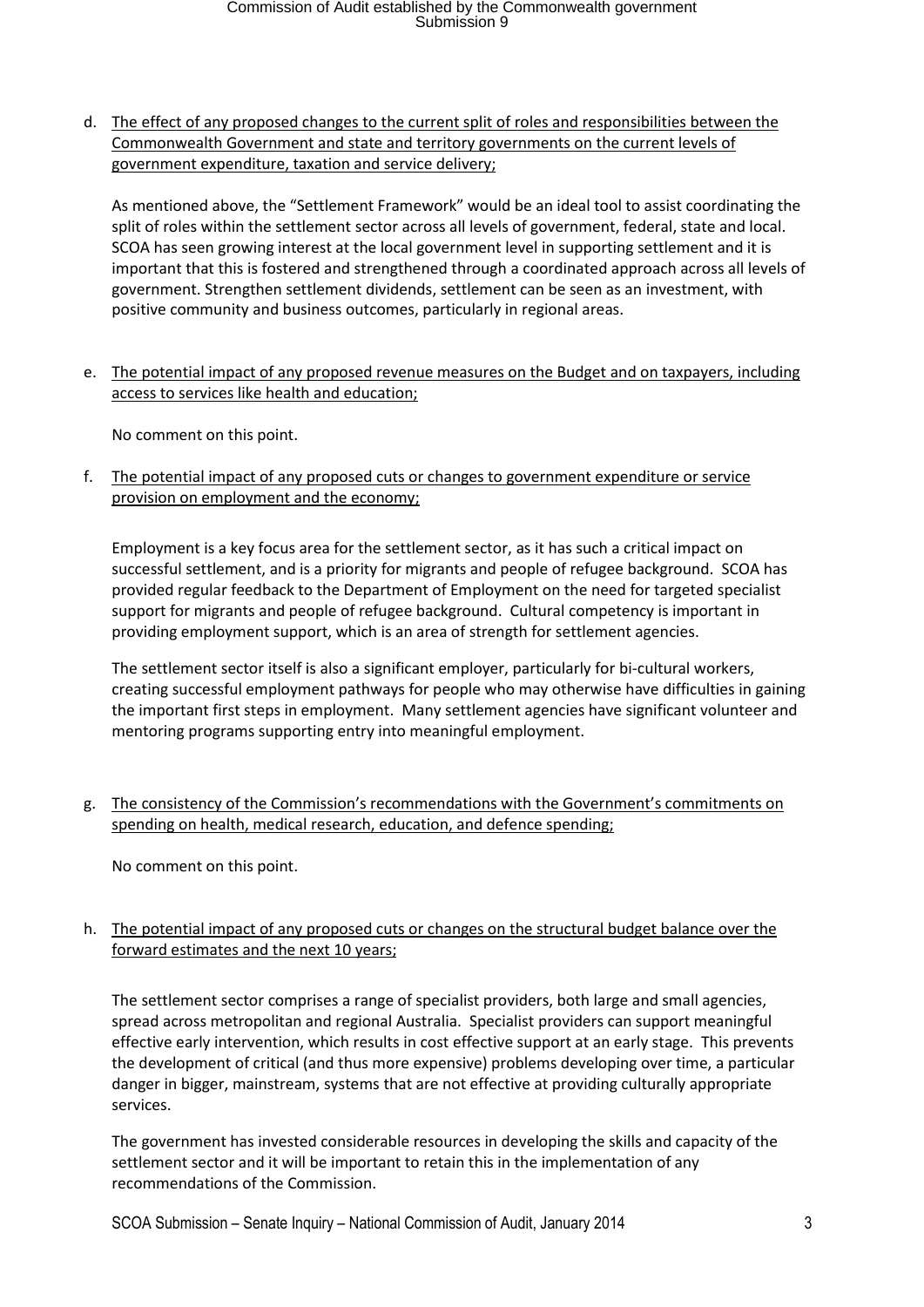# Commission of Audit established by the Commonwealth government Submission 9

i. The potential impact that any proposed changes to Commonwealth budgeting arrangements might have in undermining public confidence in the provision of Commonwealth government accounts;

No comment on this point.

j. The potential effects of any proposed cuts or changes on the Government's medium to long term fiscal position, such as reducing future productivity, reducing the tax base and government revenues, or increasing future demand for government programs or support;

No comment on this point.

- k. Whether the Commission's terms of reference are appropriate, and, in particular, whether consideration ought be given to alternative means of:
- i. improving the efficiency and effectiveness of government expenditure,
- ii. improving the state of the Commonwealth's finances and addressing medium term risks to the integrity of the budget position,
- iii. improving the fairness and efficiency of revenue raising, including that businesses cover the full cost of their activities,
- iv. and that individuals with greater capacity contribute more to government revenue
- v. funding infrastructure and enhancing Australia's human, economic and natural capital, or
- vi. improving the public service;

The Terms of Reference for the Commission of Audit are very broad, and focussed strongly on financial impact and assessment. In reviewing the recommendations from the Commission it will be important to assess additional impacts of recommendations, such as the capacity for unforseen negative impacts on community cohesion and community engagement. A good proportion of services and support within the settlement sector have significant flow on benefits, both in terms of cost effective early intervention and in terms of additional leveraging of support to communities. As an example - in the area of volunteers alone the settlement sector has gained the support of over 6,500 registered volunteers across the country. At conservative estimates these volunteers contribute a combined total of 700,000 hours of support, a considerable positive impact. Volunteer support is leveraged through close community ties, knowledge and history, and could not be duplicated by mainstream approaches. Assessing recommendations of the Commission for impact on areas such as volunteering, and looking beyond the direct financial implications, will ensure that the unforseen negative impacts are minimised.

It may also be worth examining the current arrangements in regard to 'caretaker' periods and change of government mechanisms. Effectively the government limits activities to the bare essentials during any caretaker period, which is then followed by some months of limited activity as government departments and programs are re-aligned. Gaining stronger bi-partisan support for administrative arrangements may limit the negative impact of these stops on regular operation.

#### Conclusion:

In reviewing the recommendations from the Commission of Audit it will be important to remember, for the settlement sector, that an efficient and targeted set of services, agencies and programs have been developed over time (and with the support and investment of successive governments). We